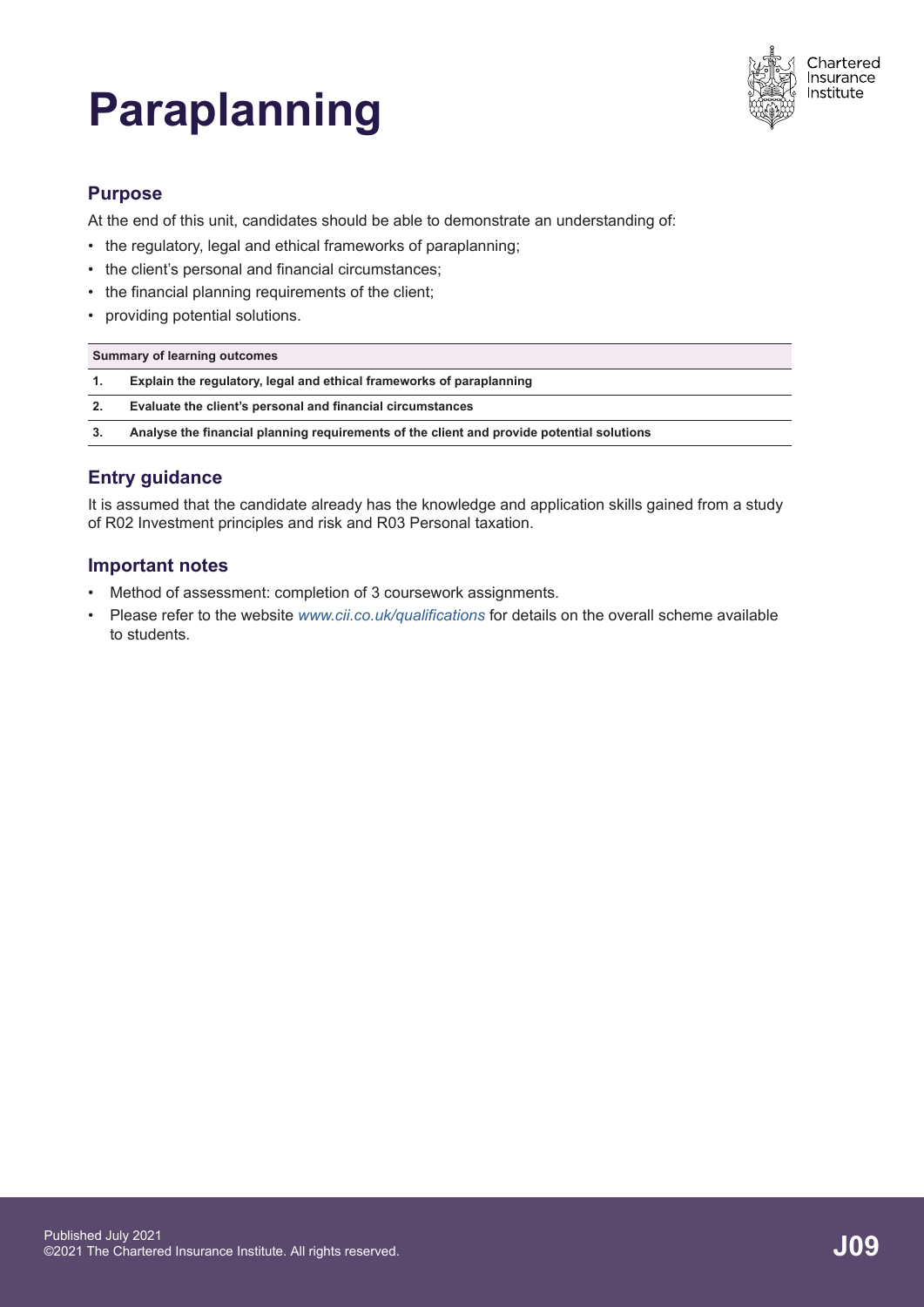**1. Explain the regulatory, legal and ethical**

- paraplanning operates;
- 1.2 Explain the legal implications of obtaining and using client information;
- 1.3 Explain the importance of ethical standards in paraplanning.

### **2. Evaluate the client's personal and financial circumstances**

- 2.1 Assess fact find information, including the risk profile and client specific objectives;
- 2.2 Apply and evaluate the use of financial planning tools as appropriate:
	- **•** Cash flow analysis;
	- **•** Net worth statements.
- 2.3 Assess the client's tax position, including performing relevant tax calculations.
- **3. Analyse the financial planning requirements of the client and provide potential solutions**
- 3.1 Provide a document suitable for presentation to the financial adviser:
	- **•** Assessing the appropriateness of current financial solutions;
	- **•** Outlining the options available with relevant analysis.
- 3.2 Provide a compliant document in the form of a Suitability Report appropriate for presentation to the client:
	- **•** Summarising the current position;
	- **•** Analysing the benefits and drawbacks of options;
	- **•** Making recommendations with justifications. This should include specific justifications;
	- **•** Disclosing costs and charges.
- 3.3 Explain the importance of ongoing monitoring and review.

# **Reading list**

The following list provides details of various publications which may assist you with your studies.

#### **Note: The examination will test the syllabus alone.**

The publications will help you keep up-todate with developments and will provide a wider coverage of syllabus topics.

CII/PFS members can borrow most of the additional study materials below from Knowledge Services. CII

New materials are added frequently - for information about new releases and lending service, please go to *[www.cii.co.uk/](https://www.cii.co.uk/knowledge-services/) [knowledge-services/](https://www.cii.co.uk/knowledge-services/)* or email *[knowledge@cii.co.uk](mailto:knowledge@cii.co.uk?subject=additional_reading)*.

## **CII study texts**

Investment principles and risk. London: CII. Study text R02.

Personal taxation. London: CII. Study text R03.

## **Journals and magazines**

Financial adviser. London: FT Business. Weekly. Available online at *[www.ftadviser.com](https://www.ftadviser.com)*.

Investment adviser. London: Financial Times Business. Weekly. Available via *[www.ftadviser.com](https://www.ftadviser.com)*.

Investment week. London: Incisive Financial Publishing. Weekly. Available online via *[www.investmentweek.co.uk](https://www.investmentweek.co.uk)*.

Investor's chronicle. London: Financial Times Business. Weekly. Available at *[www.investorschronicle.co.uk](https://www.investorschronicle.co.uk/)*.

Money management. London: FT Business. Monthly. Available online *[www.ftadviser.com/](https://www.ftadviser.com/brand/money-management) [brand/money-management](https://www.ftadviser.com/brand/money-management)*.

Money marketing. London: Centaur Communications. Weekly. Available online at *[www.moneymarketing.co.uk](https://www.moneymarketing.co.uk)*.

Personal finance professional (previously Financial solutions). London: CII. Six issues a year.

Further articles and technical bulletins are available at *[www.cii.co.uk/knowledge](https://www.cii.co.uk/knowledge)[services/](https://www.cii.co.uk/knowledge)* (CII/PFS members only).